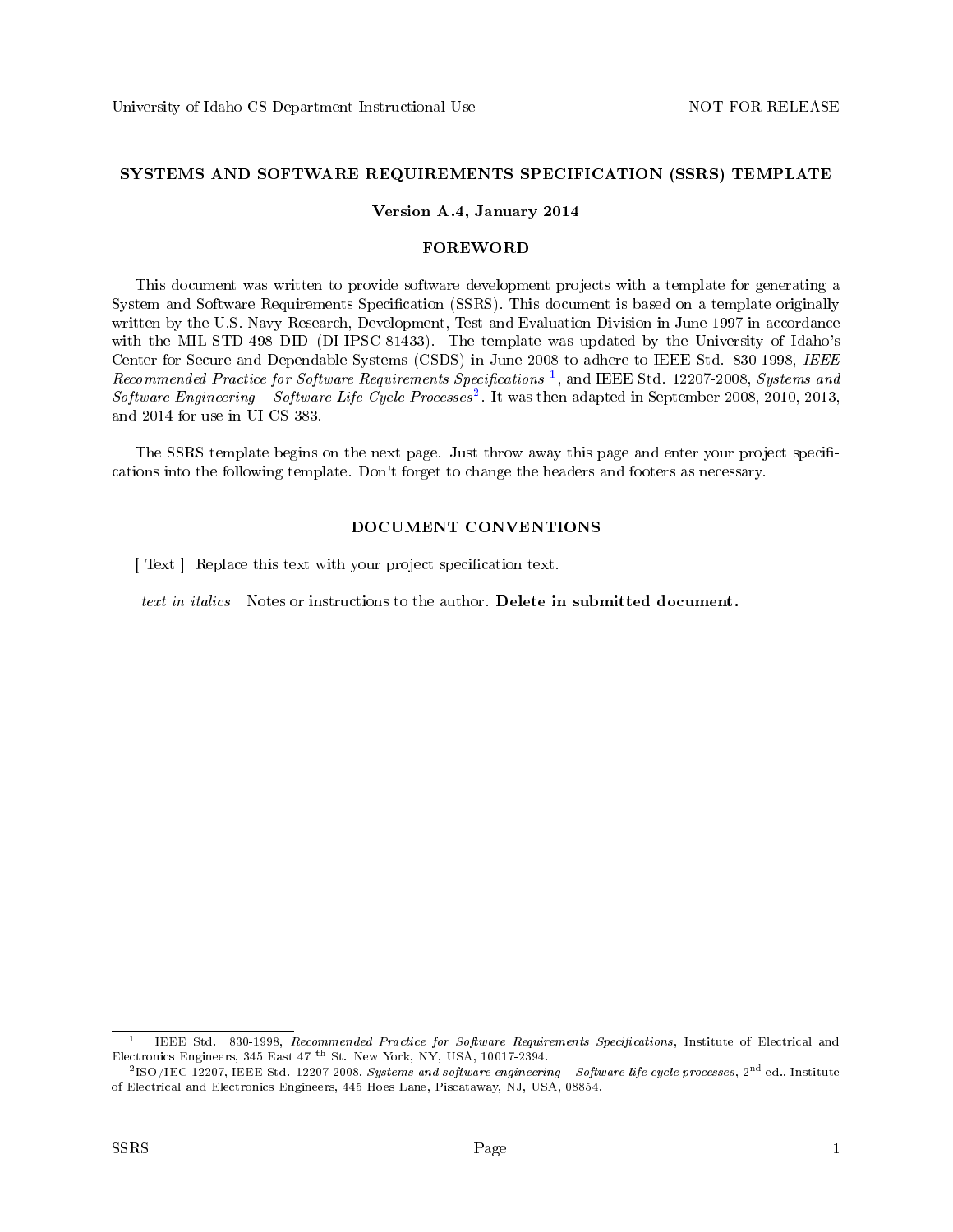### SYSTEMS AND SOFTWARE REQUIREMENTS SPECIFICATION (SSRS) FOR

[insert your project name]

[replace image above with a cooler logo]



Version [[insert version number]] [[insert date]]

Prepared for: [insert company name, address, and contact info]

> Prepared by: [insert your name(s)] University of Idaho Moscow, ID 83844-1010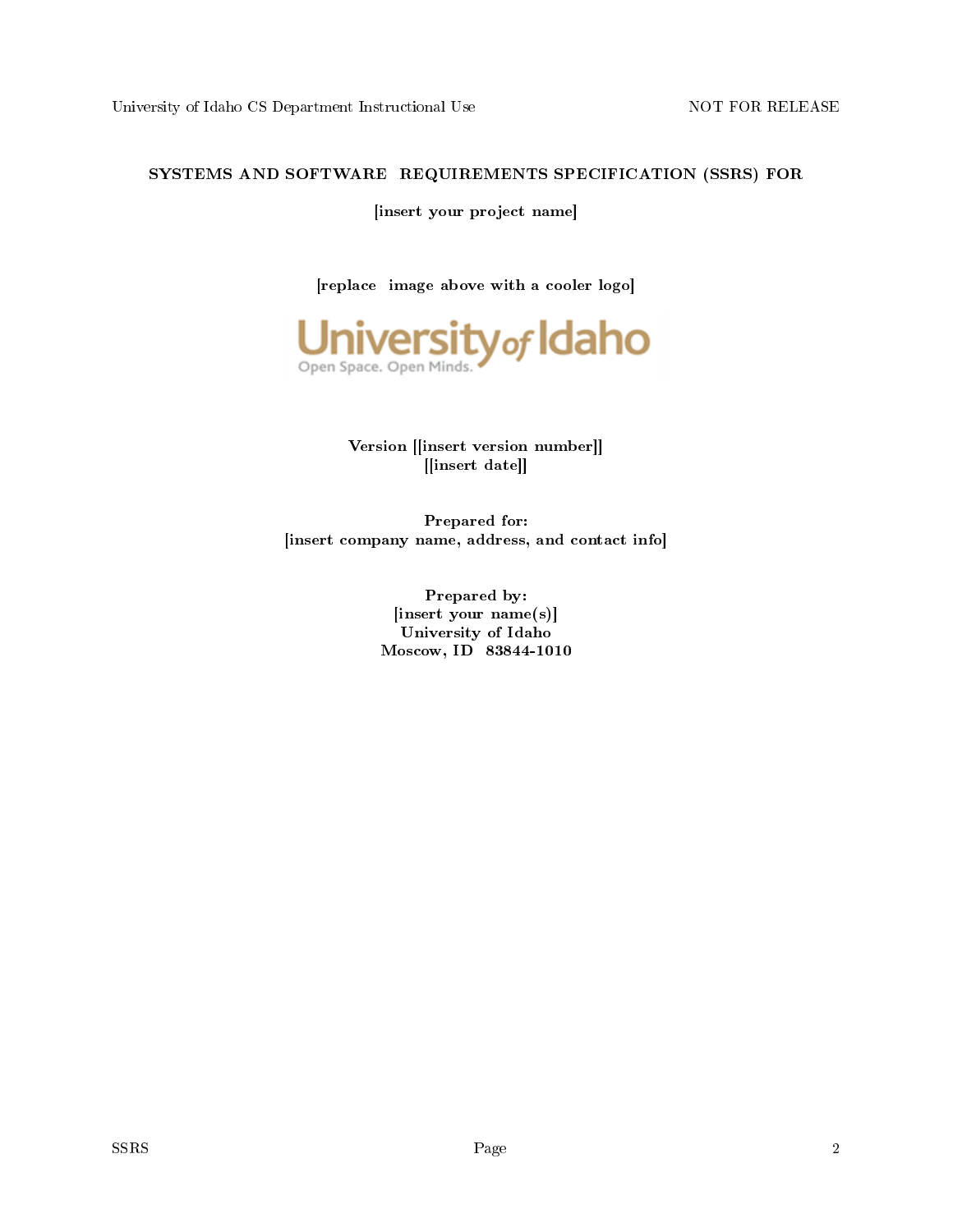# [insert your project name] SSRS

# RECORD OF CHANGES

| Change<br>$\hbox{number}$ | $\rm{\textbf{Date}}$<br>$com-$<br>$_{\rm pleted}$ | $\begin{array}{c} \text{Location of change} \\ \text{(e.g., page or figure)} \end{array}$<br># | $\mathbf A$<br>$\mathbf M$<br>D | Brief description of change | Approved<br>by (initials) | $\rm{Date}$<br>${\Large{\bf\large Approved}}$ |
|---------------------------|---------------------------------------------------|------------------------------------------------------------------------------------------------|---------------------------------|-----------------------------|---------------------------|-----------------------------------------------|
|                           |                                                   |                                                                                                |                                 |                             |                           |                                               |
|                           |                                                   |                                                                                                |                                 |                             |                           |                                               |
|                           |                                                   |                                                                                                |                                 |                             |                           |                                               |
|                           |                                                   |                                                                                                |                                 |                             |                           |                                               |
|                           |                                                   |                                                                                                |                                 |                             |                           |                                               |
|                           |                                                   |                                                                                                |                                 |                             |                           |                                               |
|                           |                                                   |                                                                                                |                                 |                             |                           |                                               |
|                           |                                                   |                                                                                                |                                 |                             |                           |                                               |
|                           |                                                   |                                                                                                |                                 |                             |                           |                                               |
|                           |                                                   |                                                                                                |                                 |                             |                           |                                               |
|                           |                                                   |                                                                                                |                                 |                             |                           |                                               |
|                           |                                                   |                                                                                                |                                 |                             |                           |                                               |
|                           |                                                   |                                                                                                |                                 |                             |                           |                                               |
|                           |                                                   |                                                                                                |                                 |                             |                           |                                               |
|                           |                                                   |                                                                                                |                                 |                             |                           |                                               |
|                           |                                                   |                                                                                                |                                 |                             |                           |                                               |
|                           |                                                   |                                                                                                |                                 |                             |                           |                                               |
|                           |                                                   |                                                                                                |                                 |                             |                           |                                               |
|                           |                                                   |                                                                                                |                                 |                             |                           |                                               |
|                           |                                                   |                                                                                                |                                 |                             |                           |                                               |
|                           |                                                   |                                                                                                |                                 |                             |                           |                                               |
|                           |                                                   |                                                                                                |                                 |                             |                           |                                               |
|                           |                                                   |                                                                                                |                                 |                             |                           |                                               |
|                           |                                                   |                                                                                                |                                 |                             |                           |                                               |

\*A - ADDED M - MODIFIED D - DELETED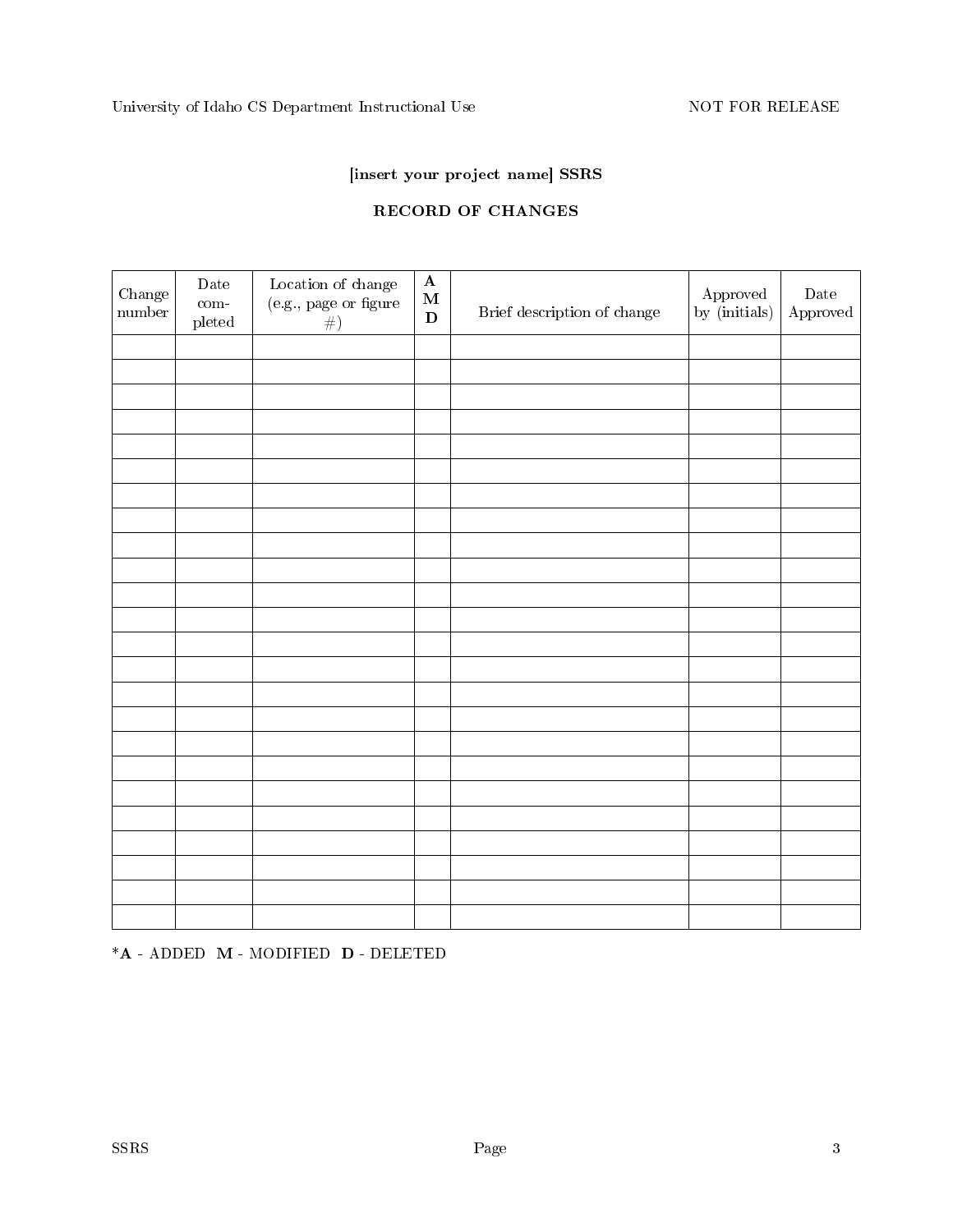University of Idaho CS Department Instructional Use  $\hfill\text{NOT FOR RELEASE}$ 

#### [INSERT YOUR PROJECT NAME] SSRS TABLE OF CONTENTS

### Section Page

| $\mathbf{1}$   | 1.1<br>1.2<br>1.3<br>1.4<br>1.5<br>1.6 | Introduction   | $\mathbf{1}$<br>IDENTIFICATION Experience in the contract of the contract of the contract of the contract of the contract of the contract of the contract of the contract of the contract of the contract of the contract of the contract of t<br>$\mathbf{1}$<br>PURPOSE des conservations and conservation and conservation and conservation of the conservation of the conservation of the conservation of the conservation of the conservation of the conservation of the conservation of th<br>$\mathbf{1}$<br>$\mathbf{1}$<br>DEFINITIONS, ACRONYMS, AND ABBREVIATIONS Experience of the set of the set of the set of the set of the set of the set of the set of the set of the set of the set of the set of the set of the set of the set of the set of th<br>$\mathbf{1}$<br>$\overline{2}$<br>$\overline{2}$ |
|----------------|----------------------------------------|----------------|------------------------------------------------------------------------------------------------------------------------------------------------------------------------------------------------------------------------------------------------------------------------------------------------------------------------------------------------------------------------------------------------------------------------------------------------------------------------------------------------------------------------------------------------------------------------------------------------------------------------------------------------------------------------------------------------------------------------------------------------------------------------------------------------------------------------|
| $\overline{2}$ |                                        |                | <b>OVERALL DESCRIPTION</b><br>3                                                                                                                                                                                                                                                                                                                                                                                                                                                                                                                                                                                                                                                                                                                                                                                        |
|                | 2.1                                    |                | $\overline{3}$                                                                                                                                                                                                                                                                                                                                                                                                                                                                                                                                                                                                                                                                                                                                                                                                         |
|                | 2.2                                    |                | 3                                                                                                                                                                                                                                                                                                                                                                                                                                                                                                                                                                                                                                                                                                                                                                                                                      |
|                | 2.3                                    |                | USER CHARACTERISTICS And the state of the state of the state of the state of the state of the state of the state of the state of the state of the state of the state of the state of the state of the state of the state of th<br>3                                                                                                                                                                                                                                                                                                                                                                                                                                                                                                                                                                                    |
|                | 2.4                                    |                | $\overline{3}$                                                                                                                                                                                                                                                                                                                                                                                                                                                                                                                                                                                                                                                                                                                                                                                                         |
|                | 2.5                                    |                | 3<br>ASSUMPTIONS AND DEPENDENCIES And a series of the series of the series of the series of the series of the series of the series of the series of the series of the series of the series of the series of the series of the serie                                                                                                                                                                                                                                                                                                                                                                                                                                                                                                                                                                                    |
|                | 2.6                                    |                | $\overline{4}$                                                                                                                                                                                                                                                                                                                                                                                                                                                                                                                                                                                                                                                                                                                                                                                                         |
|                |                                        | 2.6.1          | $\overline{4}$                                                                                                                                                                                                                                                                                                                                                                                                                                                                                                                                                                                                                                                                                                                                                                                                         |
|                |                                        | 2.6.2          | Safety, security and privacy requirements and a security of the security and privacy requirements<br>$\overline{4}$                                                                                                                                                                                                                                                                                                                                                                                                                                                                                                                                                                                                                                                                                                    |
|                |                                        | 2.6.3          | $\overline{4}$                                                                                                                                                                                                                                                                                                                                                                                                                                                                                                                                                                                                                                                                                                                                                                                                         |
|                |                                        | 2.6.4          | $\overline{4}$                                                                                                                                                                                                                                                                                                                                                                                                                                                                                                                                                                                                                                                                                                                                                                                                         |
|                |                                        | 2.6.5          | $\overline{4}$                                                                                                                                                                                                                                                                                                                                                                                                                                                                                                                                                                                                                                                                                                                                                                                                         |
|                |                                        | 2.6.6          | Personnel-related requirements with a subsequent of the set of the set of the set of the set of the set of the set of the set of the set of the set of the set of the set of the set of the set of the set of the set of the s<br>5                                                                                                                                                                                                                                                                                                                                                                                                                                                                                                                                                                                    |
|                |                                        | 2.6.7          | $\overline{5}$                                                                                                                                                                                                                                                                                                                                                                                                                                                                                                                                                                                                                                                                                                                                                                                                         |
|                |                                        | 2.6.8          | $\overline{5}$                                                                                                                                                                                                                                                                                                                                                                                                                                                                                                                                                                                                                                                                                                                                                                                                         |
|                |                                        | 2.6.9          | 5                                                                                                                                                                                                                                                                                                                                                                                                                                                                                                                                                                                                                                                                                                                                                                                                                      |
|                |                                        |                | 2.6.10 Precedence and criticality of requirements And Allen Communications and criticality of requirements<br>$\overline{5}$                                                                                                                                                                                                                                                                                                                                                                                                                                                                                                                                                                                                                                                                                           |
|                |                                        |                |                                                                                                                                                                                                                                                                                                                                                                                                                                                                                                                                                                                                                                                                                                                                                                                                                        |
| $\bf{3}$       |                                        |                | SPECIFIC REQUIREMENTS<br>6                                                                                                                                                                                                                                                                                                                                                                                                                                                                                                                                                                                                                                                                                                                                                                                             |
|                | 3.1                                    |                | $\boldsymbol{6}$                                                                                                                                                                                                                                                                                                                                                                                                                                                                                                                                                                                                                                                                                                                                                                                                       |
|                |                                        | 3.1.1          | 6                                                                                                                                                                                                                                                                                                                                                                                                                                                                                                                                                                                                                                                                                                                                                                                                                      |
|                |                                        | 3.1.2          | 6                                                                                                                                                                                                                                                                                                                                                                                                                                                                                                                                                                                                                                                                                                                                                                                                                      |
|                |                                        | 3.1.3          | User Interfaces and a contract the contract of the contract of the contract of the contract of the contract of the contract of the contract of the contract of the contract of the contract of the contract of the contract of<br>6                                                                                                                                                                                                                                                                                                                                                                                                                                                                                                                                                                                    |
|                |                                        | 3.1.4          | 6                                                                                                                                                                                                                                                                                                                                                                                                                                                                                                                                                                                                                                                                                                                                                                                                                      |
|                | 3.2                                    |                | 1                                                                                                                                                                                                                                                                                                                                                                                                                                                                                                                                                                                                                                                                                                                                                                                                                      |
|                |                                        | 3.2.1<br>3.2.2 | Use Case Diagrams response to the contract of the contract of the contract of the contract of the contract of the contract of the contract of the contract of the contract of the contract of the contract of the contract of<br>$\mathbf{1}$                                                                                                                                                                                                                                                                                                                                                                                                                                                                                                                                                                          |
|                |                                        |                | 1                                                                                                                                                                                                                                                                                                                                                                                                                                                                                                                                                                                                                                                                                                                                                                                                                      |
|                |                                        |                | $\overline{2}$                                                                                                                                                                                                                                                                                                                                                                                                                                                                                                                                                                                                                                                                                                                                                                                                         |
|                |                                        |                | $\overline{2}$                                                                                                                                                                                                                                                                                                                                                                                                                                                                                                                                                                                                                                                                                                                                                                                                         |
|                |                                        |                | $\overline{2}$                                                                                                                                                                                                                                                                                                                                                                                                                                                                                                                                                                                                                                                                                                                                                                                                         |
|                |                                        |                | $\overline{2}$<br>Design constraints (and a consequence of the contract of the consequence of the consequence of the consequence of the consequence of the consequence of the consequence of the consequence of the consequence of the consequen                                                                                                                                                                                                                                                                                                                                                                                                                                                                                                                                                                       |
|                |                                        |                | $\overline{2}$                                                                                                                                                                                                                                                                                                                                                                                                                                                                                                                                                                                                                                                                                                                                                                                                         |
|                |                                        |                | $\overline{2}$<br>Detailed functional requirements with a subset of the state of the state of the state of the state of the state of the state of the state of the state of the state of the state of the state of the state of the state of the                                                                                                                                                                                                                                                                                                                                                                                                                                                                                                                                                                       |
|                |                                        |                | $\overline{2}$                                                                                                                                                                                                                                                                                                                                                                                                                                                                                                                                                                                                                                                                                                                                                                                                         |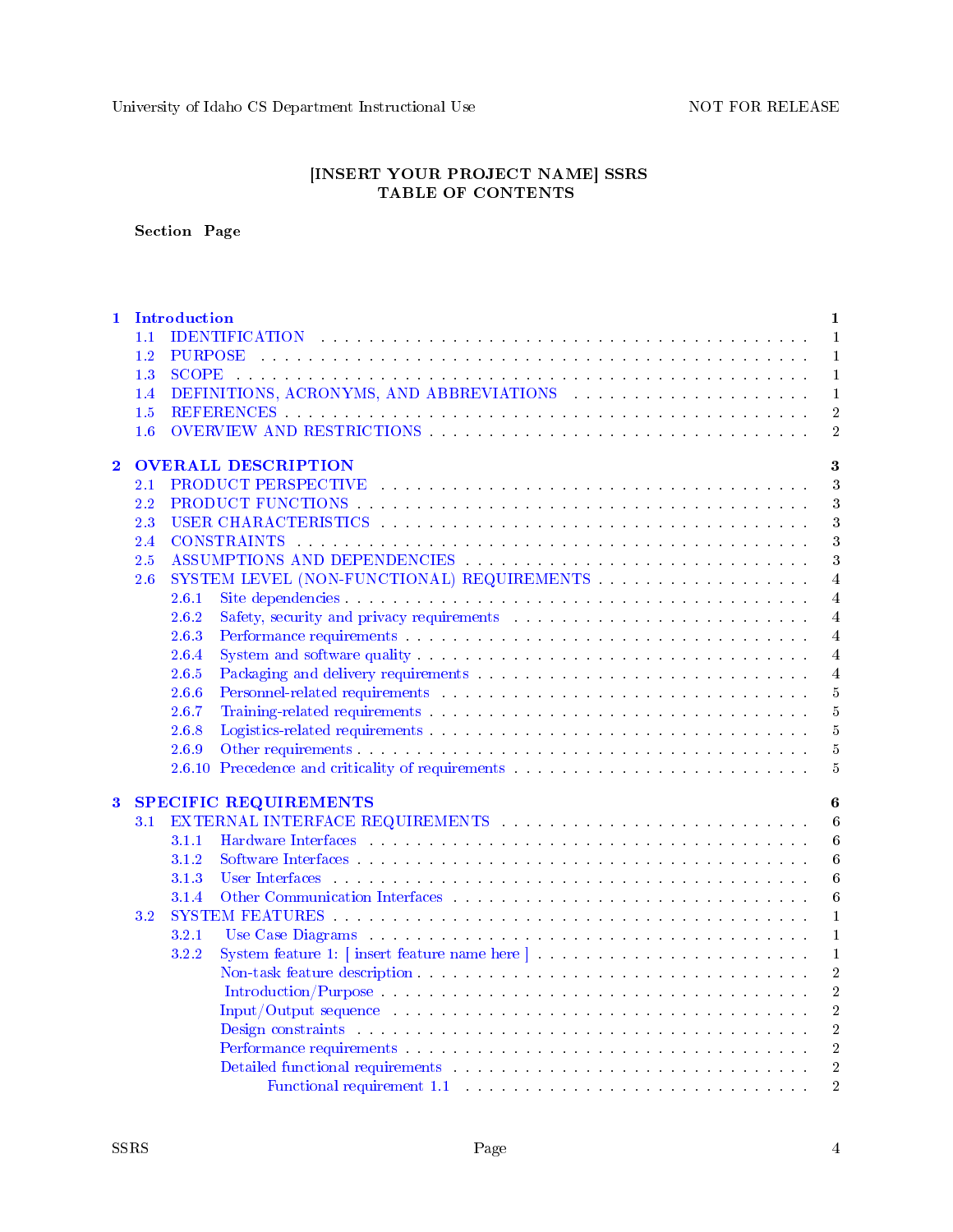|       | Functional requirement 1.2 and the set of the set of the set of the set of the set of the set of the set of the set of the set of the set of the set of the set of the set of the set of the set of the set of the set of the |                            |
|-------|-------------------------------------------------------------------------------------------------------------------------------------------------------------------------------------------------------------------------------|----------------------------|
|       | a constitution de la constitution de la constitución de la constitución de la constitución de la constitución                                                                                                                 | $\overline{2}$             |
|       | a de la caractería de la caractería de la caractería de la caractería de la caractería de la caractería de la                                                                                                                 | $\overline{\phantom{a}}^2$ |
|       |                                                                                                                                                                                                                               | $\overline{\phantom{0}}^2$ |
| 3.2.3 |                                                                                                                                                                                                                               | $\overline{2}$             |
|       | Write another feature description, as either a use case or a non-task feature description                                                                                                                                     | $\overline{2}$             |
|       |                                                                                                                                                                                                                               | $\overline{2}$             |
| 3.2.4 |                                                                                                                                                                                                                               | $\overline{\phantom{a}}^2$ |
|       | Write a final feature description, as either a use case or a non-task feature description                                                                                                                                     | $\overline{2}$             |
|       | the contract of the contract of the contract of the contract of the contract of the contract of the contract of                                                                                                               | 2                          |
|       | 4 REQUIREMENTS TRACEABILITY                                                                                                                                                                                                   |                            |
|       | 5 APPENDIX A. [insert name here]                                                                                                                                                                                              |                            |
|       | 6 APPENDIX B. [insert name here]                                                                                                                                                                                              |                            |
|       |                                                                                                                                                                                                                               |                            |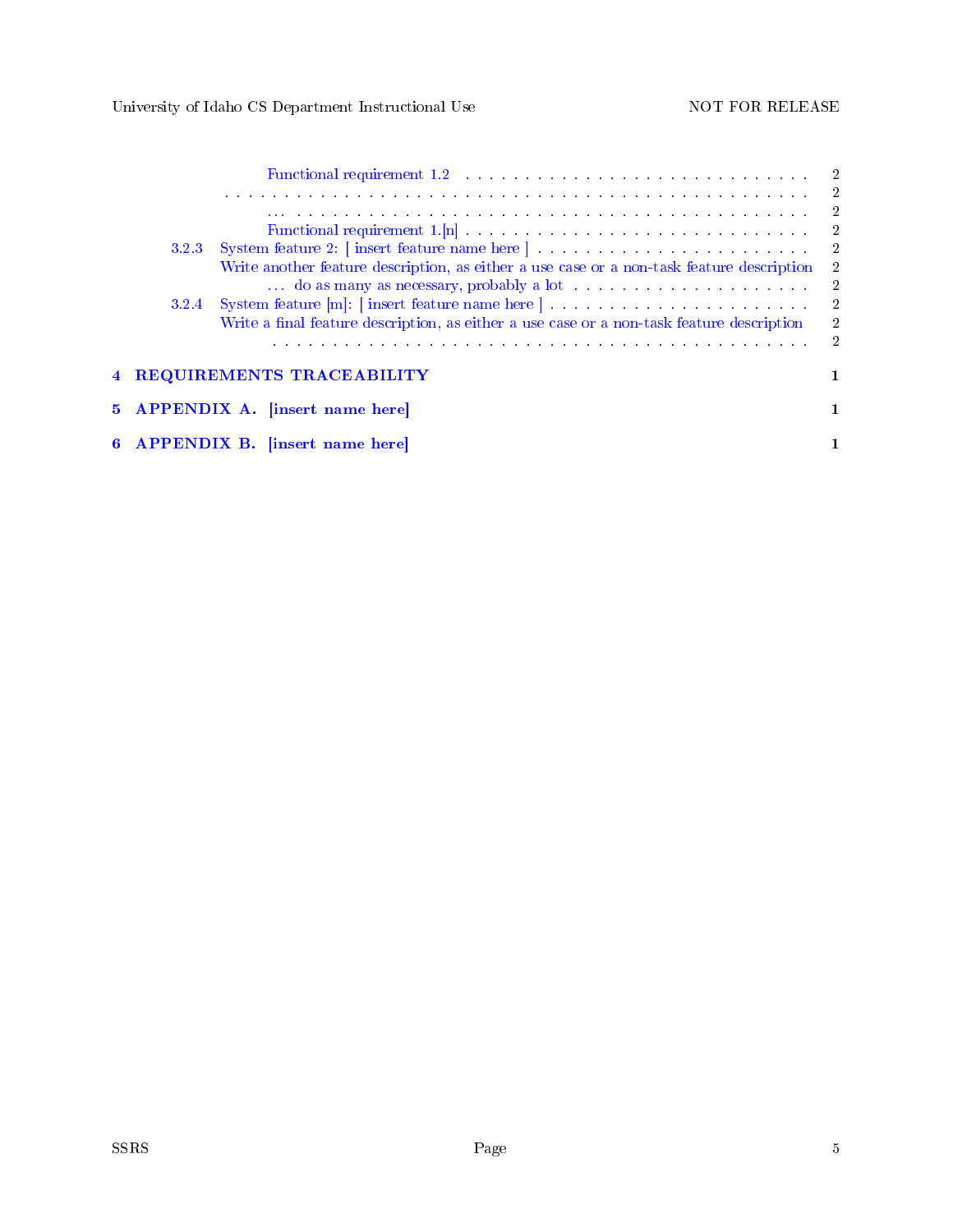# <span id="page-5-0"></span>1 Introduction

This section the document should introduce the project, customer, audience, etc., without delving into too much detail, because those details are provided in subsequent sections.

# <span id="page-5-1"></span>1.1 IDENTIFICATION

This paragraph shall contain a full identification of the system and the software to which this document applies, including, as applicable, identification number(s), title(s), abbreviation(s), version number(s), and release number(s).

The software system being considered for development is referred to as [ insert name and or id number . The customer providing specifications for the system is  $\lceil$  insert name and contact info  $\lceil$ . The ultimate customer, or end-user, of the system will be [insert name and contact info]. This is a [ new | redesign ] project effort, so the version under development is version [insert version and release number ].

# <span id="page-5-2"></span>1.2 PURPOSE

This paragraph shall contain a brief statement on the purpose of the system and software being developed, and the intended audience for this document.

The purpose of the system under development is to [ insert your text here ]. While the system will be used by [ insert intended users ], this document is intended to be read and understood by UI CS software designers and coders. [ Optional: The document will also be vetted or approved by [ insert approval people ]].

# <span id="page-5-3"></span>1.3 SCOPE

This paragraph shall briefly summarize the history of system development, operation, and maintenance; identify the project sponsor, acquirer, user, developer, and support agencies; identify current and planned operating sites; and list other relevant documents.

[ insert your text here ]

# <span id="page-5-4"></span>1.4 DEFINITIONS, ACRONYMS, AND ABBREVIATIONS

This section shall list and define all special terms, acronyms and abbreviations used throughout this document. A tabular form is preferable, but not mandatory.

| Term or Acronym | Definition                                                                          |
|-----------------|-------------------------------------------------------------------------------------|
| Alpha test      | Limited release(s) to selected, outside testers                                     |
| Beta test       | Limited release(s) to cooperating customers wanting early access to developing sys- |
|                 | tems                                                                                |
| Final test      | aka, Acceptance test, release of full functionality to customer for approval        |
| <b>DFD</b>      | Data Flow Diagram                                                                   |
| <b>SDD</b>      | Software Design Document, aka SDS, Software Design Specification                    |
| <b>SRS</b>      | Software Requirements Specification                                                 |
| <b>SSRS</b>     | System and Software Requirements Specification                                      |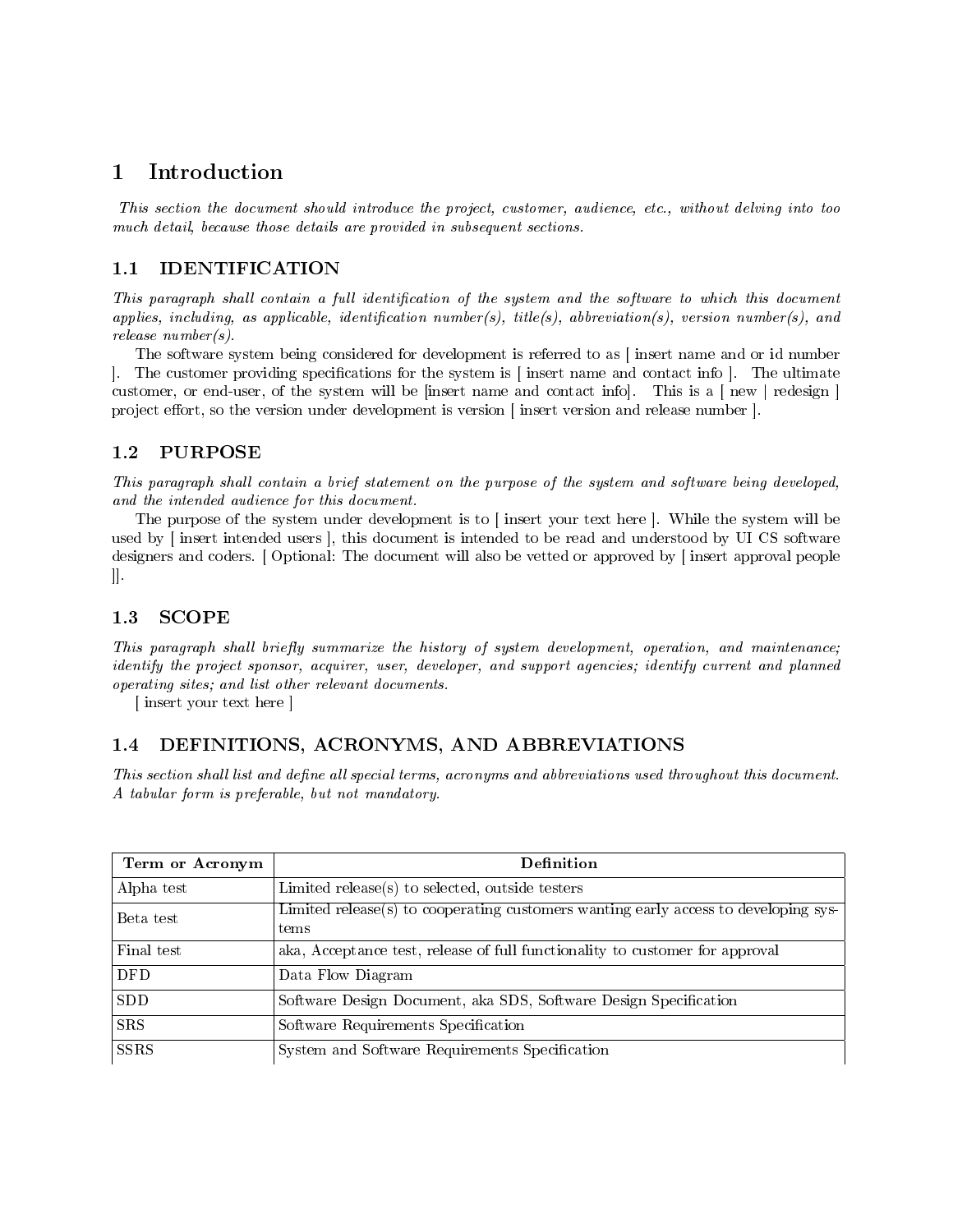### <span id="page-6-0"></span>1.5 REFERENCES

This section shall list full bibliographic citations of all documents referenced in this report. This section shall also identify the source for all materials not available in printed form (e.g., web-based information) and list the complete URL along with owner, author, posting date, and date last visited.

[ insert your citations here ]

# <span id="page-6-1"></span>1.6 OVERVIEW AND RESTRICTIONS

This paragraph shall describe the organization of this document and shall describe any security or privacy considerations associated with its use.

This document is for limited release only to UI CS personnel working on the project and  $\vert$  state others who will receive the document ].

Section 2 of this document describes the system under development from a holistic point of view. Functions, characteristics, constraints, assumptions, dependencies, and overall requirements are defined from the system-level perspective.

Section 3 of this document describes the specific requirements of the system being developed. Interfaces, features, and specific requirements are enumerated and described to a degree sufficient for a knowledgeable designer or coder to begin crafting an architectural solution to the proposed system.

Section 4 provides the requirements traceability information for the project. Each feature of the system is indexed by the SSRS requirement number and linked to its SDD and test references.

Sections 5 and up are appendices including original information and communications used to create this document.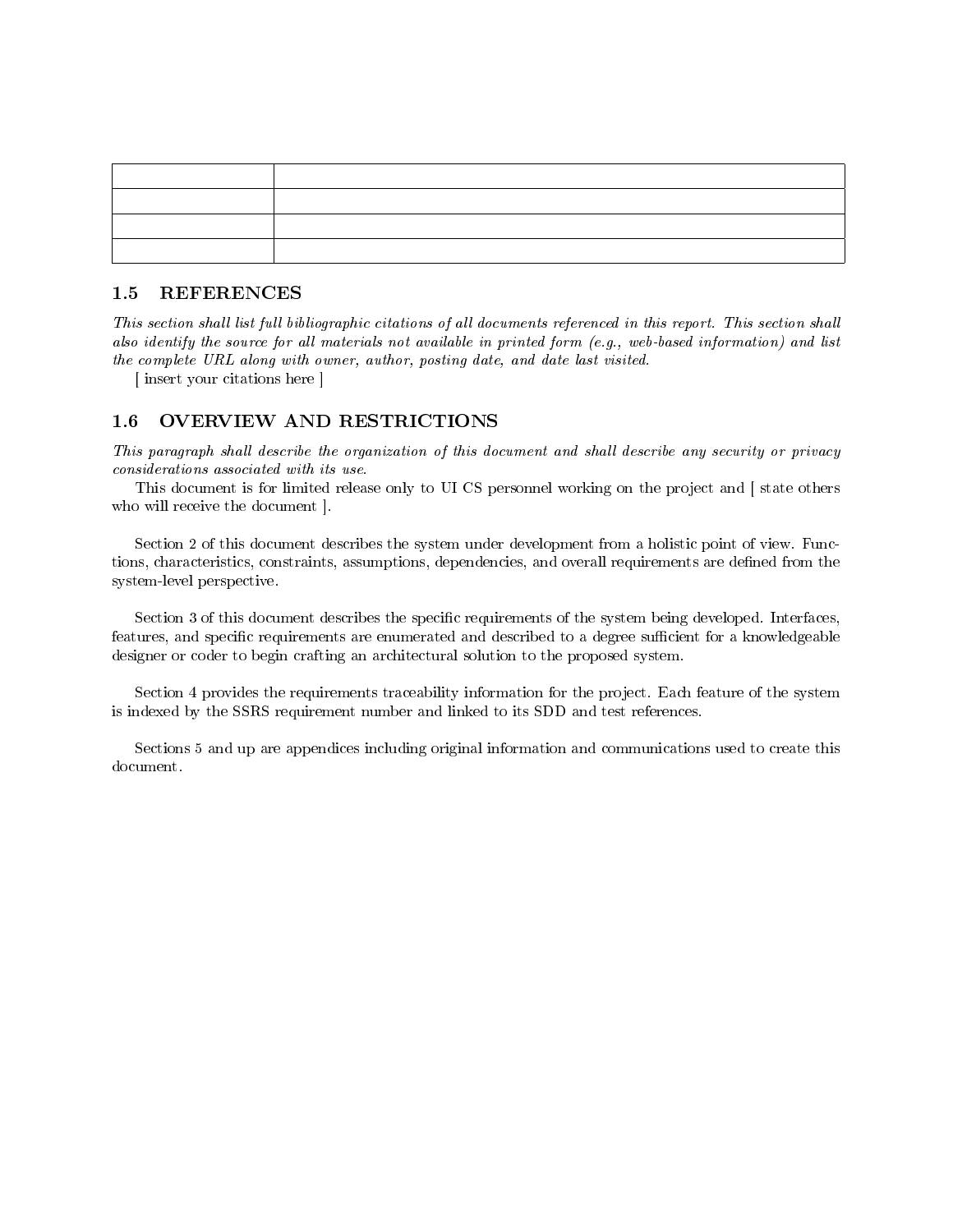# <span id="page-7-0"></span>2 OVERALL DESCRIPTION

This section of the document should describe the general factors that affect the product and its requirements. This section does not state specific requirements. Instead, it provides the background for those requirements, which are defined in detail in Section 3.

# <span id="page-7-1"></span>2.1 PRODUCT PERSPECTIVE

This subsection of the document should put the product into perspective with other related products. If the product is independent and totally self-contained, it should be so stated here. If the document defines a product that is a component of a larger system, then this subsection should relate the requirements of that larger system to functionality of the software and should identify interfaces between that system and the software. A block diagram showing the major components of the larger system, interconnections, and external interfaces can be helpful.

[ insert your text here ]

# <span id="page-7-2"></span>2.2 PRODUCT FUNCTIONS

This subsection of the document should provide a summary of the major functions that the software will perform. For the sake of clarity, the functions should be organized in a way that makes the list of functions understandable to the customer or to anyone else reading the document for the first time. Textual or graphical methods can be used to show the different functions and their relationships. Such a diagram is not intended to show a design of a product, but simply shows the logical relationships among variables.

[ insert your text here ]

# <span id="page-7-3"></span>2.3 USER CHARACTERISTICS

This subsection of the document should describe those general characteristics of the intended users of the product including educational level, experience, and technical expertise. It should not be used to state specific requirements, but rather should provide the reasons why certain specific requirements are later specified in Section 3 of this document.

[ insert your text here ]

# <span id="page-7-4"></span>2.4 CONSTRAINTS

This subsection of the document should provide a general description of any other items that will limit the developer's options. These include: a) Regulatory policies; b) Hardware limitations (e.g., signal timing requirements); c) Interfaces to other applications; d) Parallel operation; e) Audit functions; f) Control functions; g) Higher-order language requirements; h) Signal handshake protocols; i) Reliability requirements; j) Criticality of the application; k) Safety and security considerations.

[ insert your text here ]

# <span id="page-7-5"></span>2.5 ASSUMPTIONS AND DEPENDENCIES

This subsection of the document should list each of the factors that affect the requirements stated in the document. These factors are not design constraints on the system and/or software but are, rather, any changes to them that can affect the requirements in the document. For example, an assumption may be that a specific operating system will be available on the hardware designated for the software product. If, in fact, the operating system is not available, the document would then have to change accordingly.

[ insert your text here ]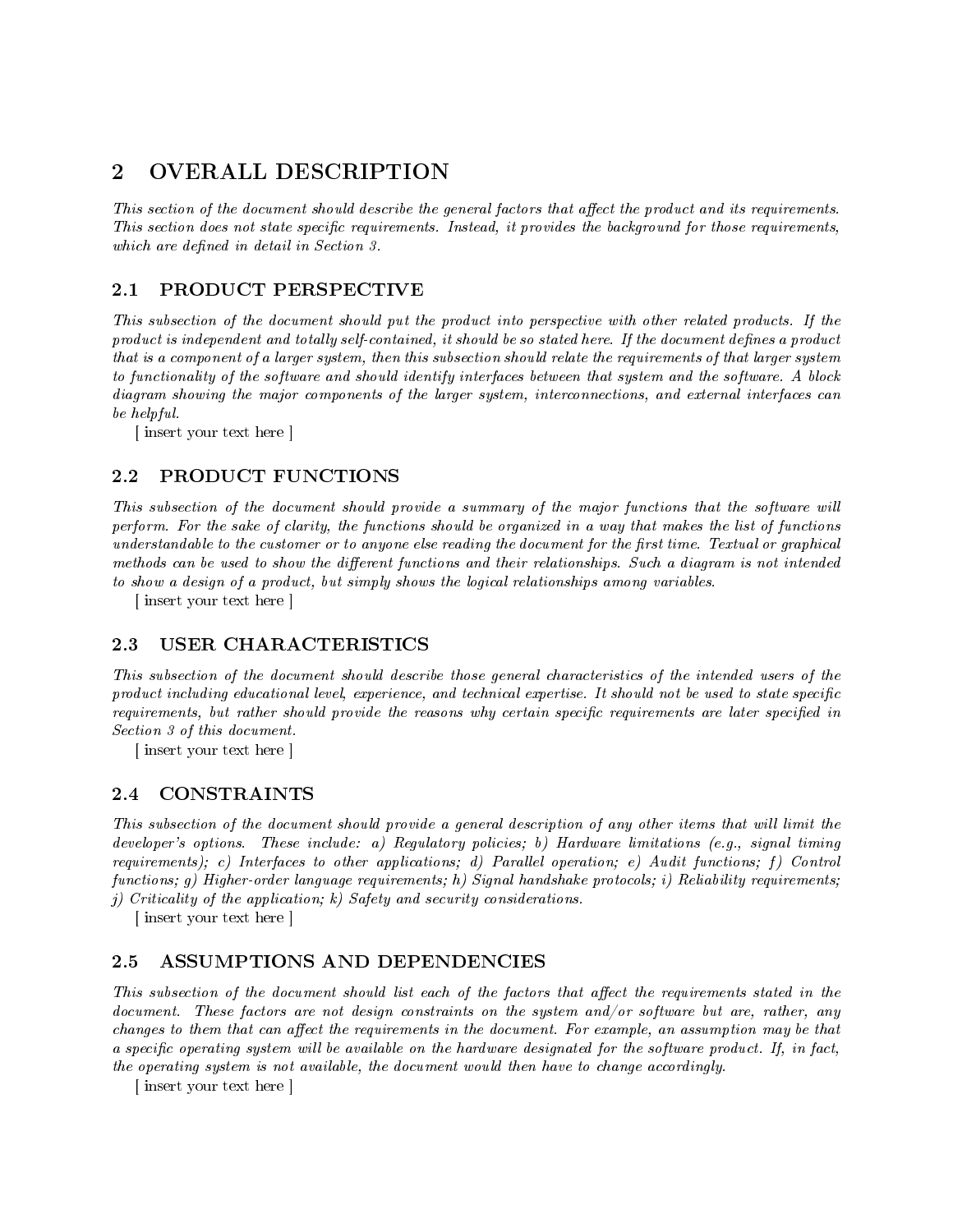# <span id="page-8-0"></span>2.6 SYSTEM LEVEL (NON-FUNCTIONAL) REQUIREMENTS

This subsection of the document should identify system level (whole, not functional) requirements that impact the construction, operation, packaging and delivery of the system and software.

#### <span id="page-8-1"></span>2.6.1 Site dependencies

This paragraph shall specify site-dependent operational parameters and needs (such as parameters indicating operation-dependent targeting constants or data recording). The requirements shall include, as applicable, number of each type of equipment, type, size, capacity, and other required characteristics of processors, memory, input/output devices, auxiliary storage, communications/ network equipment, and other required equipment or software that must be used by, or incorporated into, the system. Examples include operating systems, database management systems, communications/network software, utility software, input and equipment simulators, test software, and manufacturing software. The correct nomenclature, version, and documentation references of each such device or software item shall be provided.

[ insert your text here ]

#### <span id="page-8-2"></span>2.6.2 Safety, security and privacy requirements

This paragraph shall specify the system requirements, if any, concerned with maintaining safety, security and privacy. These requirements shall include, as applicable, the safety, security and privacy environment in which the system must operate, the type and degree of security or privacy to be provided, and the criteria that must be met for safety/security/privacy certification and/or accreditation.

[ insert your text here ]

#### <span id="page-8-3"></span>2.6.3 Performance requirements

This paragraph should specify both the static and the dynamic numerical performance requirements placed on the software or on human interaction as a whole. Static numerical requirements may include the following: a) The number of terminals to be supported; b) The number of simultaneous users to be supported; c) Amount and type of information to be handled. Dynamic numerical requirements may include, for example, the numbers of transactions and tasks and the amount of data to be processed within certain time periods for both normal and peak workload conditions. All of these requirements should be stated in measurable terms. For example, "95% of the transactions shall be processed in less than 1msec."

[ insert your text here ]

#### <span id="page-8-4"></span>2.6.4 System and software quality

This paragraph shall specify the requirements, if any, concerned with hardware and software quality factors identified in the contract. Examples include quantitative requirements regarding the system's functionality (the ability to perform all required functions), reliability (the ability to perform with correct, consistent results), maintainability (the ability to be easily corrected), availability (the ability to be accessed and operated when needed), flexibility (the ability to be easily adapted to changing requirements), portability (the ability to be easily modified for a new environment), reusability (the ability to be used in multiple applications), testability (the ability to be easily and thoroughly tested), usability (the ability to be easily learned and used), and other attributes.

[ insert your text here ]

#### <span id="page-8-5"></span>2.6.5 Packaging and delivery requirements

This paragraph shall specify the requirements, if any, for packaging, labeling, handling and delivery of the system being developed to the customer.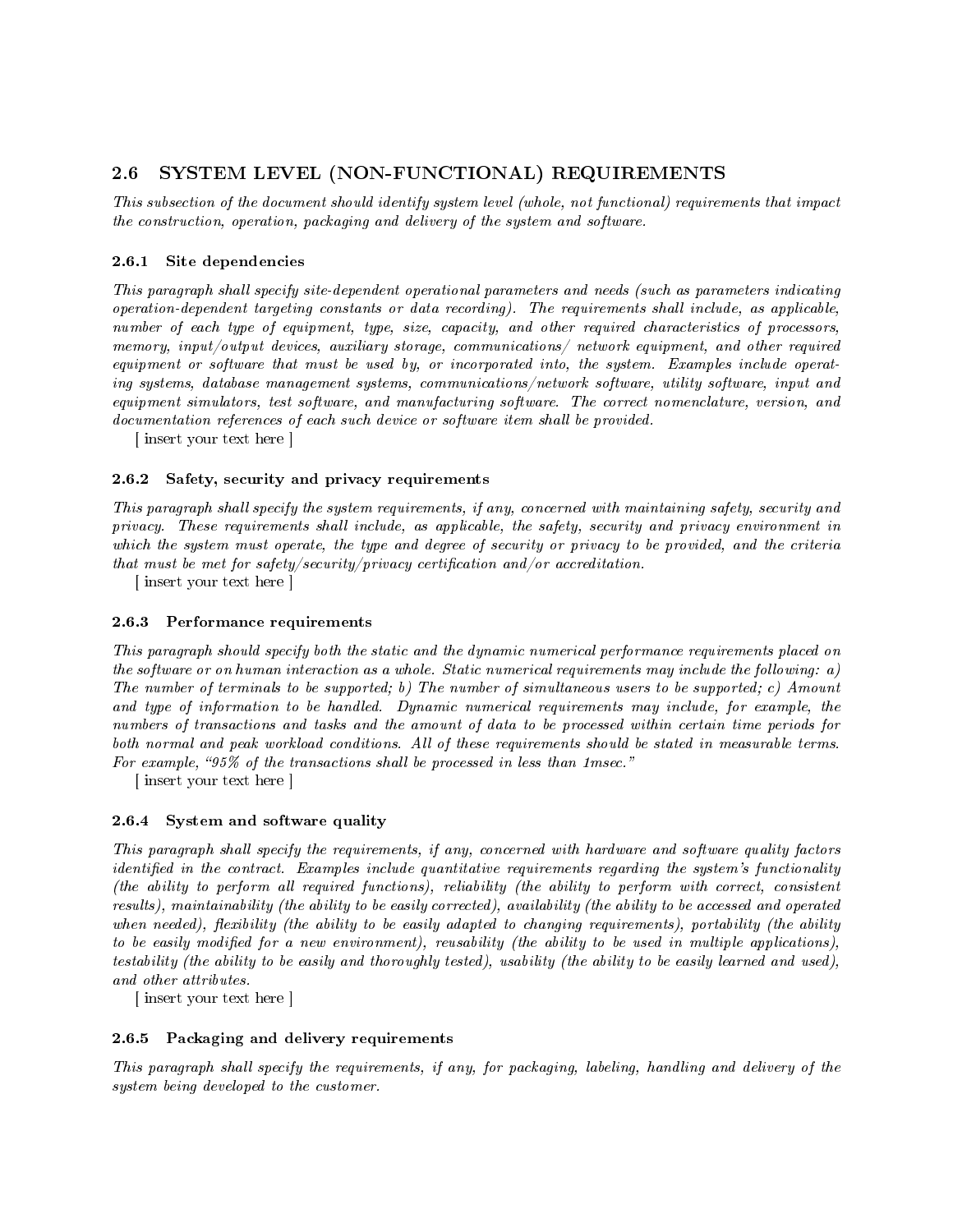The executable system and all associated documentation (i.e., SSRS, SDD, code listing, test plan (data and results), and user manual) will be delivered to the customer on  $CD$ 's and/or via email, as specified by the customer at time of delivery. Although document "drops" will occur throughout the system development process, the final, edited version of the above documents will accompany the final, accepted version of the executable system.

#### <span id="page-9-0"></span>2.6.6 Personnel-related requirements

This paragraph shall specify the system requirements, if any, included to accommodate the number, skill levels, duty cycles, training needs, or other information about the personnel who will use or support the system under development. These requirements shall include, as applicable, considerations for the capabilities and limitations of humans; foreseeable human errors under both normal and extreme conditions; and specific areas where the effects of human error would be particularly serious. Examples include requirements for color and duration of error messages, physical placement of critical indicators or keys, and use of auditory signals.

The system under development has no special personnel-related characteristics.

#### <span id="page-9-1"></span>2.6.7 Training-related requirements

This paragraph shall specify the system requirements, if any, pertaining to training. Examples include training software, tutorials, or help information to be included in the system.

No training materials or expectations are tied to this project other than the limited help screens built into the software and the accompanying user manual.

#### <span id="page-9-2"></span>2.6.8 Logistics-related requirements

This paragraph shall specify the system requirements, if any, concerned with logistics considerations. These considerations may include: system maintenance, software support, system transportation modes, supplysystem requirements, impact on existing facilities, and impact on existing equipment.

[ Insert a description of the minimum hardware requirements and OS and application software dependencies here ]

#### <span id="page-9-3"></span>2.6.9 Other requirements

This paragraph shall specify additional system level requirements, if any, not covered in the previous paragraphs.

[ insert your text here ]

#### <span id="page-9-4"></span>2.6.10 Precedence and criticality of requirements

This paragraph shall specify, if applicable, the order of precedence, criticality, or assigned weights indicating the relative importance of the requirements in this specification. Examples include identifying those requirements deemed critical to safety, to security, or to privacy for purposes of singling them out for special treatment. If all requirements have equal weight, this paragraph shall so state.

[ insert your text here ]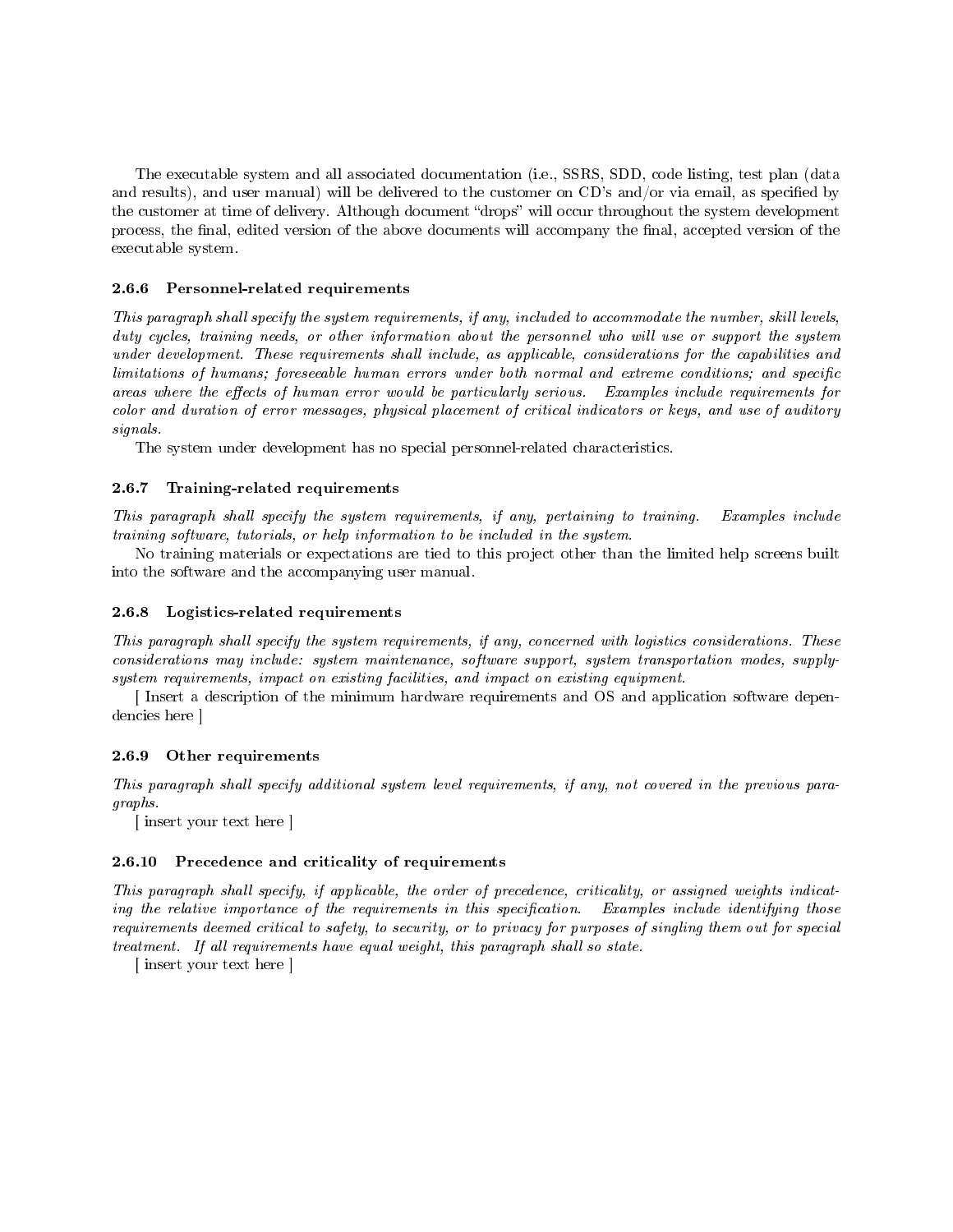# <span id="page-10-0"></span>3 SPECIFIC REQUIREMENTS

This section of the document should contain all of the software requirements to a level of detail sufficient to enable designers to design a system to satisfy those requirements, and testers to test that the system satisfies those requirements. Throughout this section, every stated requirement should be externally perceivable by users, operators, or other external systems. These requirements should include at a minimum a description of every input into the system, every output from the system, and all functions performed by the system in response to an input or in support of an output. As this is often the largest and most important part of the document, all requirements should be uniquely identifiable and careful attention should be given to organizing the requirements to maximize readability.

# <span id="page-10-1"></span>3.1 EXTERNAL INTERFACE REQUIREMENTS

This subsection should be a detailed description of all inputs into and outputs from the software system. It should complement the constraints and dependencies defined in earlier sections, but not repeat that information. Hardware, software, user, and other communication interfaces need to be specified. Use the four subsections listed below or the table on the next page, or some combination of both.

# <span id="page-10-2"></span>3.1.1 Hardware Interfaces

[ insert your text here ]

# <span id="page-10-3"></span>3.1.2 Software Interfaces

[ insert your text here ]

#### <span id="page-10-4"></span>3.1.3 User Interfaces

[ insert your text here ]

# <span id="page-10-5"></span>3.1.4 Other Communication Interfaces

[ insert your text here ]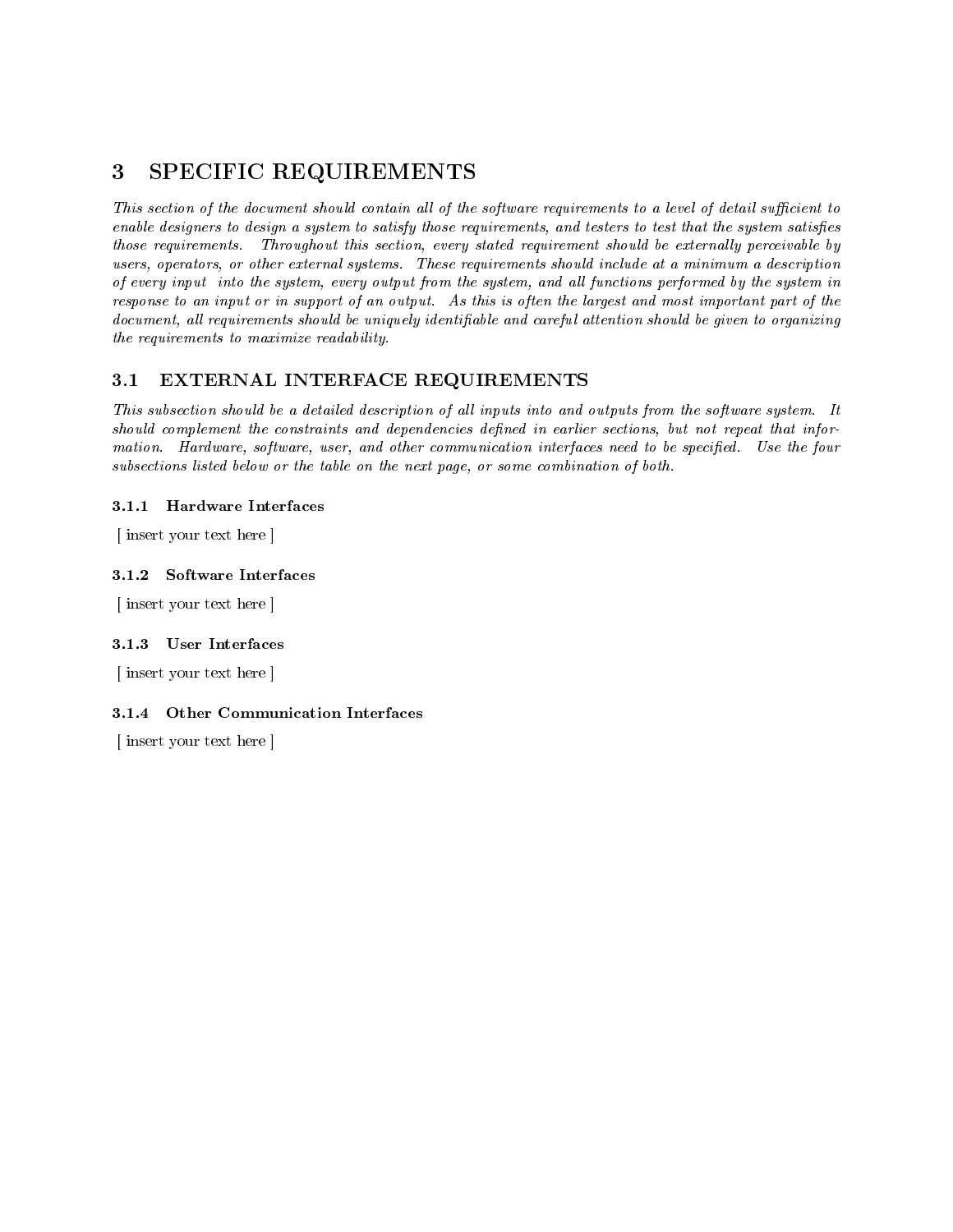# External Interface Requirements

# Hardware Interfaces

| Name | $\mid$ Source/Destination $\mid$ | Description | $\rm Type / range$ | Dependencies |
|------|----------------------------------|-------------|--------------------|--------------|
|      |                                  |             |                    |              |
|      |                                  |             |                    |              |
|      |                                  |             |                    |              |
|      |                                  |             |                    |              |
|      |                                  |             |                    |              |

# Software Interfaces

| Name | Source/Destination | Description | ${\rm Type}/{\rm range}$ | Dependencies |
|------|--------------------|-------------|--------------------------|--------------|
|      |                    |             |                          |              |
|      |                    |             |                          |              |
|      |                    |             |                          |              |
|      |                    |             |                          |              |
|      |                    |             |                          |              |

# User Interfaces

| Name | $\sim$ Source/Destination $\mid$ | Description | $\rm Type/range$ | Dependencies |
|------|----------------------------------|-------------|------------------|--------------|
|      |                                  |             |                  |              |
|      |                                  |             |                  |              |
|      |                                  |             |                  |              |
|      |                                  |             |                  |              |
|      |                                  |             |                  |              |

# Other Communication Interfaces

| Name | $\mid$ Source/Destination $\mid$ | Description | ${\rm Type}/{\rm range}$ | Dependencies |
|------|----------------------------------|-------------|--------------------------|--------------|
|      |                                  |             |                          |              |
|      |                                  |             |                          |              |
|      |                                  |             |                          |              |
|      |                                  |             |                          |              |
|      |                                  |             |                          |              |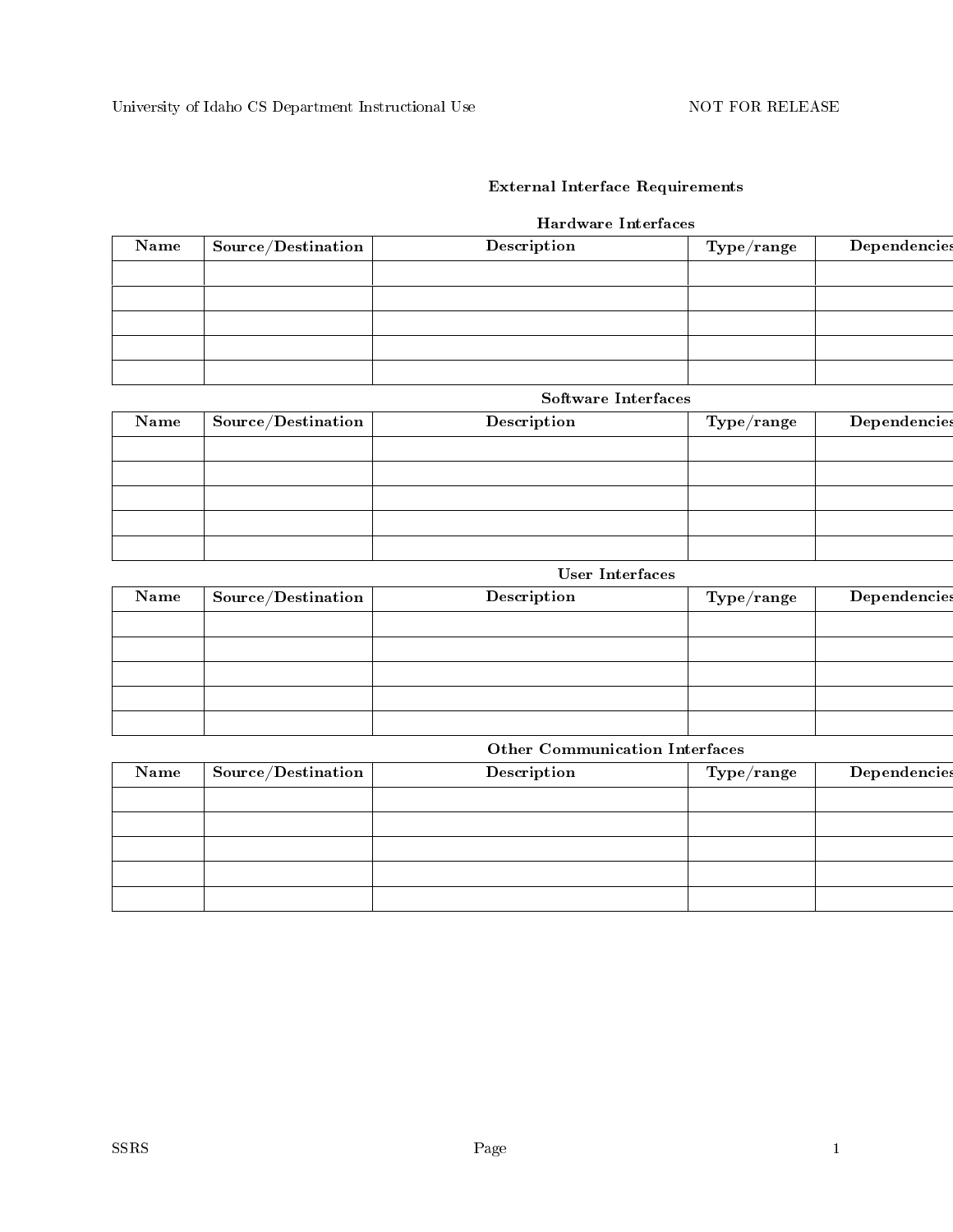# <span id="page-12-0"></span>3.2 SYSTEM FEATURES

Functional requirements should define the fundamental actions  $(i.e., features)$  that must take place in the software in accepting and processing the inputs and in processing and generating the outputs. These requirements are given in the form of Use Cases where possible, denoting a concrete use (discrete user-performable task) of the system. Use case diagrams are followed by use case descriptions, followed by any non-task features. Non-task features are generally listed as "shall" statements starting with "The system shall..." These include: a) Validity checks on the inputs; b) Exact sequence of operations; c) Responses to abnormal situations, including error detection, handling and recovery; d) Parameter specification and usage; e) Relationship of outputs to inputs, including formulas for input to output conversion.

It may be appropriate to partition the functional requirements into sub functions or subprocesses, but that decomposition (here) does not imply that the software design will also be partitioned that way. You should repeat subsections  $3.2.i$  for every specified feature defined for the system or software.

#### <span id="page-12-1"></span>3.2.1 Use Case Diagrams

 $[insert 1+ use case diagrams here]$ 

### <span id="page-12-2"></span>3.2.2 System feature 1: [ insert feature name here ]

For each feature, you should either provide a Use Case Description or a Non-task feature description, whichever is more appropriate.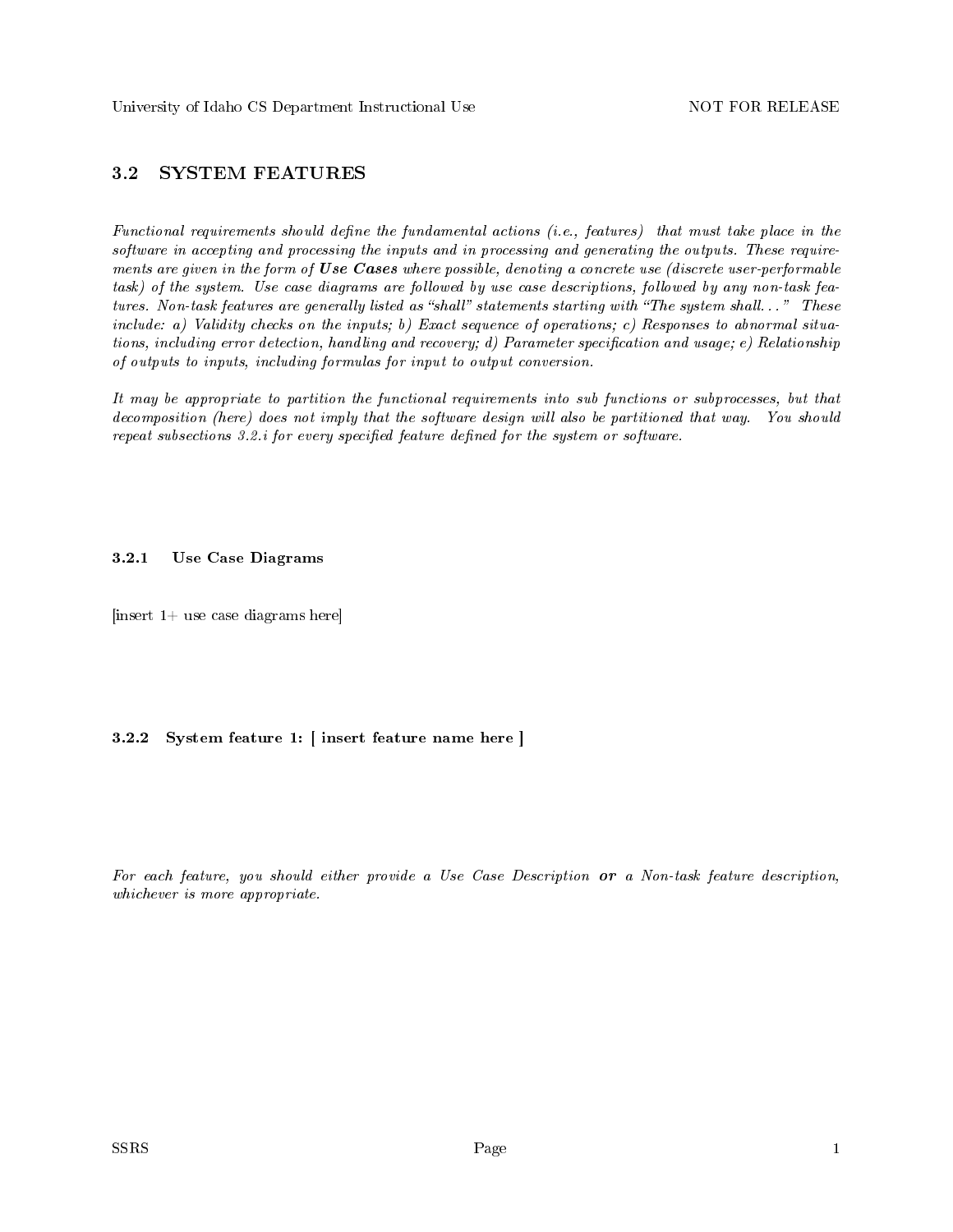<span id="page-13-6"></span><span id="page-13-5"></span><span id="page-13-4"></span><span id="page-13-3"></span><span id="page-13-2"></span><span id="page-13-1"></span><span id="page-13-0"></span>

| <b>Use Case Description</b>                     | Non-task feature description                                      |
|-------------------------------------------------|-------------------------------------------------------------------|
|                                                 | <b>Introduction/Purpose</b> [insert your text here]               |
|                                                 | Input/Output sequence [insert your text here]                     |
|                                                 | <b>Design constraints</b> [insert your text here]                 |
| <b>Name</b><br>Actors<br>Goals                  | Performance requirements   insert your text<br>here               |
| Preconditions<br><b>Summary</b>                 | Detailed functional requirements                                  |
| Related use cases<br><b>Steps</b><br>$1.$<br>2. | <b>Functional requirement 1.1</b> $\int$ insert your text<br>here |
| Alternatives<br>Postconditions                  | Functional requirement 1.2   insert your text<br>here ]           |
|                                                 |                                                                   |
|                                                 | $\cdots$                                                          |
|                                                 | <b>Functional requirement 1.</b> $[n]$ [insert your text]<br>here |

<span id="page-13-10"></span><span id="page-13-9"></span><span id="page-13-8"></span><span id="page-13-7"></span>3.2.3 System feature 2: [ insert feature name here ]

<span id="page-13-11"></span>Write another feature description, as either a use case or a non-task feature description

<span id="page-13-12"></span>. . . do as many as necessary, probably a lot

<span id="page-13-13"></span>3.2.4 System feature [m]: [ insert feature name here ]

<span id="page-13-14"></span>Write a final feature description, as either a use case or a non-task feature description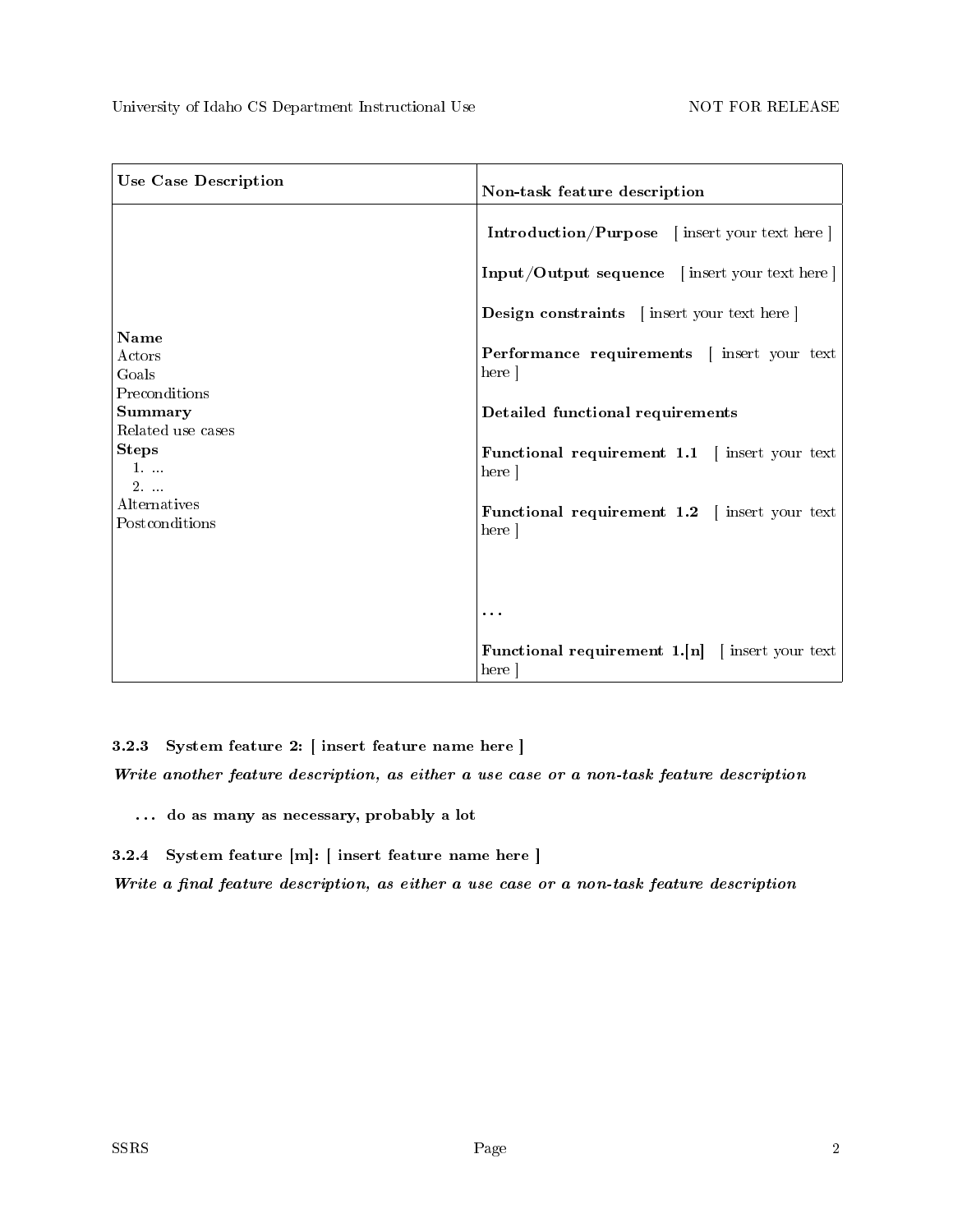# <span id="page-14-0"></span>4 REQUIREMENTS TRACEABILITY

This section shall contain traceability information from each system requirement in this specification to the system (or subsystem, if applicable) requirements it addresses. A tabular form is preferred, but not mandatory.

| Feature<br>$\mathbf{Name}$ | Req<br>No.                     | <b>Requirement Description</b> | Priority SDD | Alpha Release          |                     | <b>Beta Release</b>    |                     |
|----------------------------|--------------------------------|--------------------------------|--------------|------------------------|---------------------|------------------------|---------------------|
|                            |                                |                                |              | <b>Test</b><br>Case(s) | <b>Test</b><br>Res. | <b>Test</b><br>Case(s) | <b>Test</b><br>Res. |
|                            | $1.1\,$                        |                                |              |                        |                     |                        |                     |
|                            | $1.2\,$                        |                                |              |                        |                     |                        |                     |
|                            | $\alpha$ , $\alpha$ , $\alpha$ |                                |              |                        |                     |                        |                     |
|                            | 1.[n]                          |                                |              |                        |                     |                        |                     |
|                            | $2.1\,$                        |                                |              |                        |                     |                        |                     |
|                            | $2.2\,$                        |                                |              |                        |                     |                        |                     |
|                            | $\sim$ $\sim$                  |                                |              |                        |                     |                        |                     |
|                            | 2.[n]                          |                                |              |                        |                     |                        |                     |
|                            | $3.1\,$                        |                                |              |                        |                     |                        |                     |
|                            | $3.2\,$                        |                                |              |                        |                     |                        |                     |
|                            | $\sim$ $\sim$                  |                                |              |                        |                     |                        |                     |
|                            | $3.$ [n]                       |                                |              |                        |                     |                        |                     |
| $\sim 10$                  | $\sim 100$                     |                                |              |                        |                     |                        |                     |
|                            | $[\![\mathbf{m}]\!].1$         |                                |              |                        |                     |                        |                     |
|                            | $\left[ \text{m} \right]$ 2    |                                |              |                        |                     |                        |                     |
|                            | $\sim 100$                     |                                |              |                        |                     |                        |                     |
|                            | [m.n]                          |                                |              |                        |                     |                        |                     |

Priorities are: Mandatory, Low, High

SDD link is version and page number or function name.

Test cases and results are file names and  $\textbf{P} \text{ass}/\textbf{F}$ ail or % passing.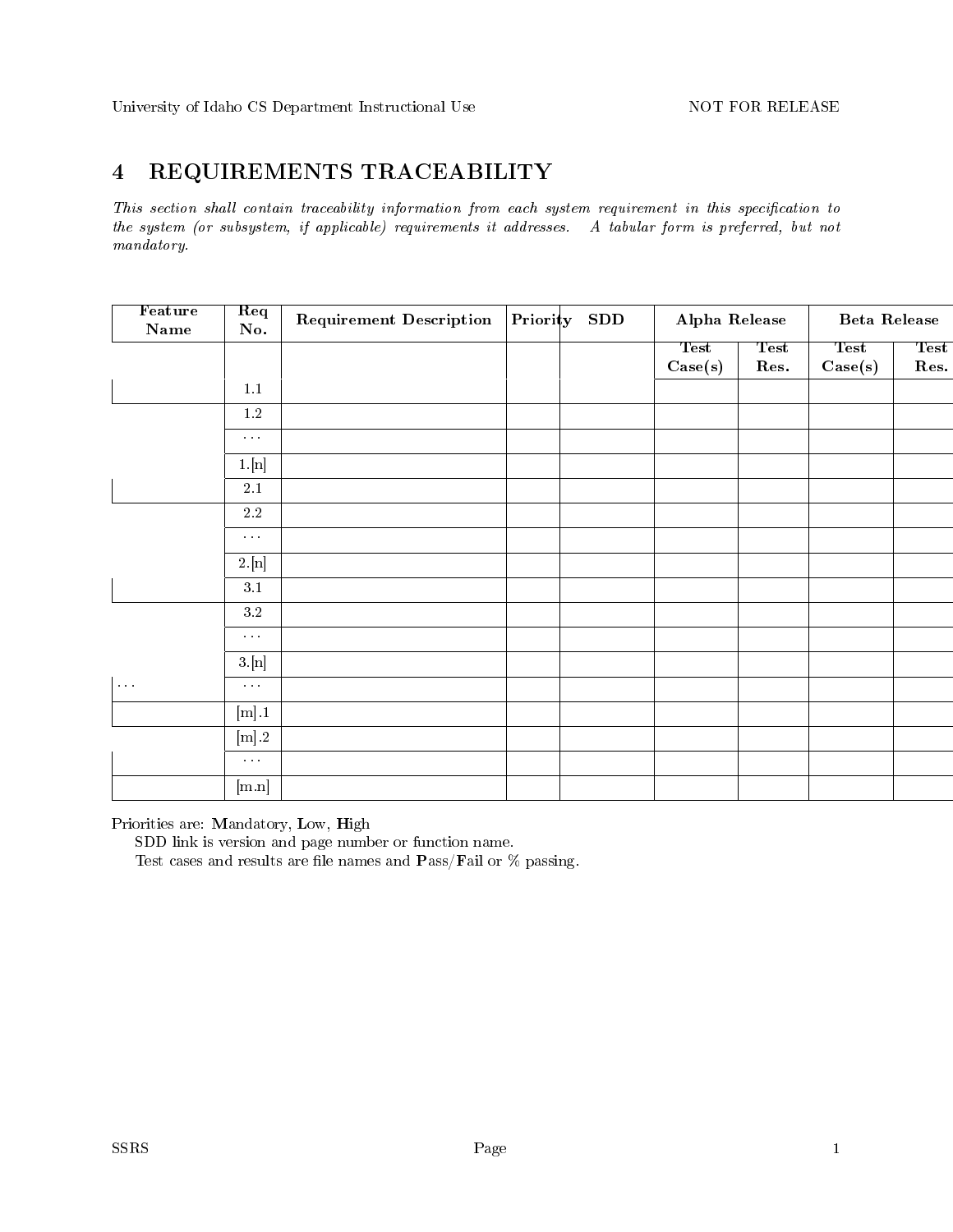# <span id="page-15-0"></span>5 APPENDIX A. [insert name here]

Include copies of specifications, mockups, prototypes, etc. supplied or derived from the customer. Appendices are labeled  $A, B, \ldots, n$ . Reference each appendix as appropriate in the text of the document.

[ insert appendix A here ]